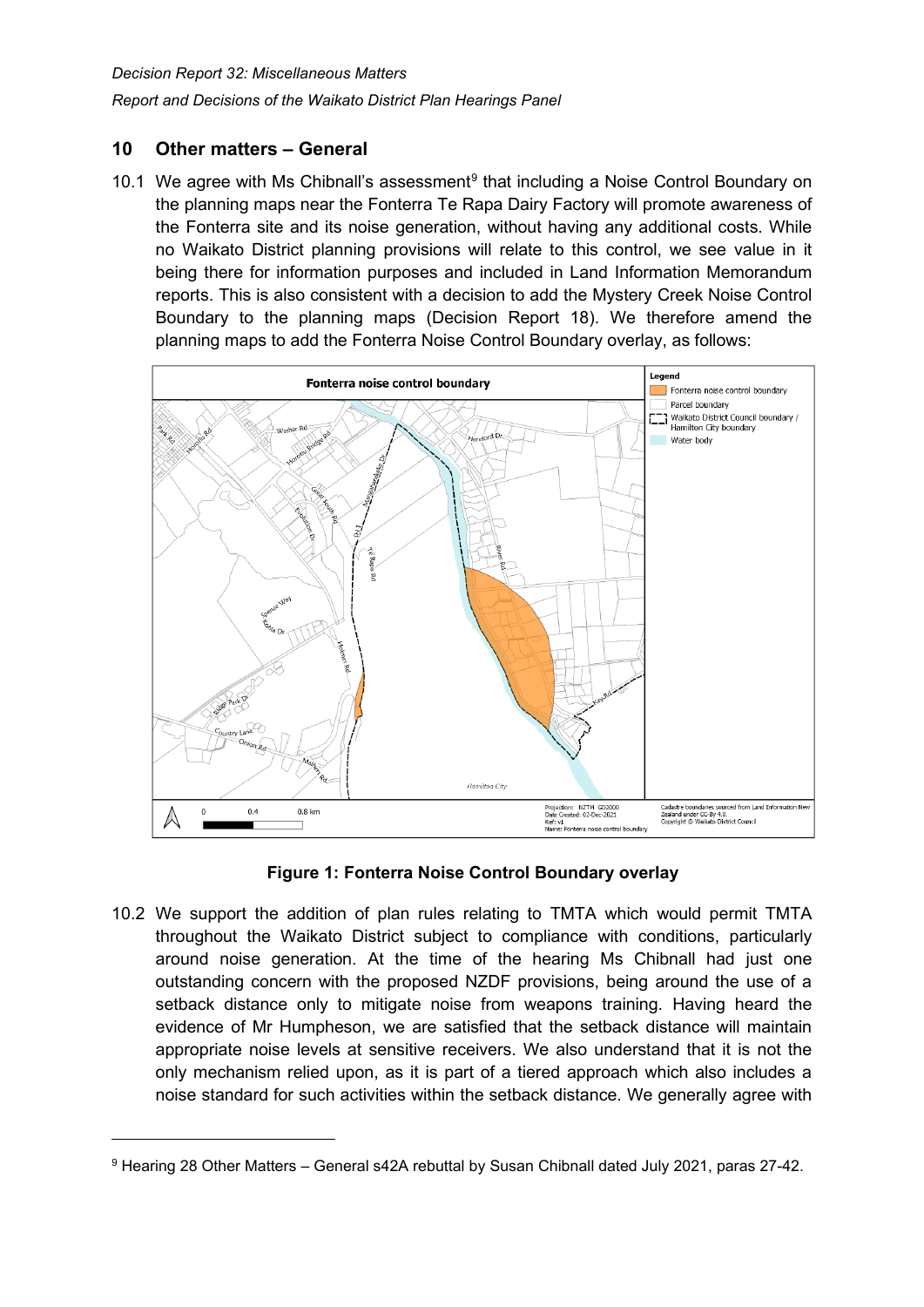*Report and Decisions of the Waikato District Plan Hearings Panel*

the section 32AA analysis undertaken by Ms Chibnall and we amend the PDP to include the TMTA provisions attached to Ms McMillan's evidence, as per **Attachment 1**.

10.3 The following evidence presented at Hearing 28 has been addressed in other decisions:

| Submitter                                | <b>Decision Report</b>                         |
|------------------------------------------|------------------------------------------------|
| Horticulture New Zealand                 | Decision Report 22: Rural Zone                 |
|                                          | Decision Reports 29 and 29A-E: Natural Hazards |
| Kāinga Ora                               | Decision Reports 29 and 29A-E: Natural Hazards |
| Fire and Emergency New<br><b>Zealand</b> | Decision Report 22: Rural Zone                 |
| <b>Waikato Regional</b>                  | Decision Report 22: Rural Zone                 |
| Council                                  |                                                |
| <b>Andrew Wilson</b>                     | Decision Report 7: Maaori Sites and Areas of   |
|                                          | Significance                                   |
| John Cunningham                          | Decision Report 28E: Zoning - Te Kauwhata      |
| <b>Khuswin Limited</b>                   | Decision Report 280: Zoning - Rest of District |
| <b>Michael Wells</b>                     | Decision Report 8: Historic Heritage           |
| Transpower                               | Decision Report 22: Rural Zone                 |

10.4 Mr Smeed's submission was partially addressed in the Hearing 21B: Landscapes section 42A report<sup>[10](#page-24-0)</sup> where it was recommended that the Significant Amenity Landscape should be retained over Kaiwaka Island No 2. We have now addressed the wider Waikato River in Decision Report 10: Landscapes, where we decided to delete the Significant Amenity Landscape layer and apply an Outstanding Natural Landscape along the whole of the Waikato River and its margins. This will apply to Kaiwaka Island, and we consider this to be appropriate, as the island is an integral part of the Waikato River. We note that the resource consent requirement for new development is unchanged from the Operative Waikato District Plan, and the island is subject to a Conservation Covenant.

<span id="page-24-0"></span><sup>10</sup> Hearing 21B section 42A report by Jane Macartney, Paragraphs 561-571, dated 6 August 2020.